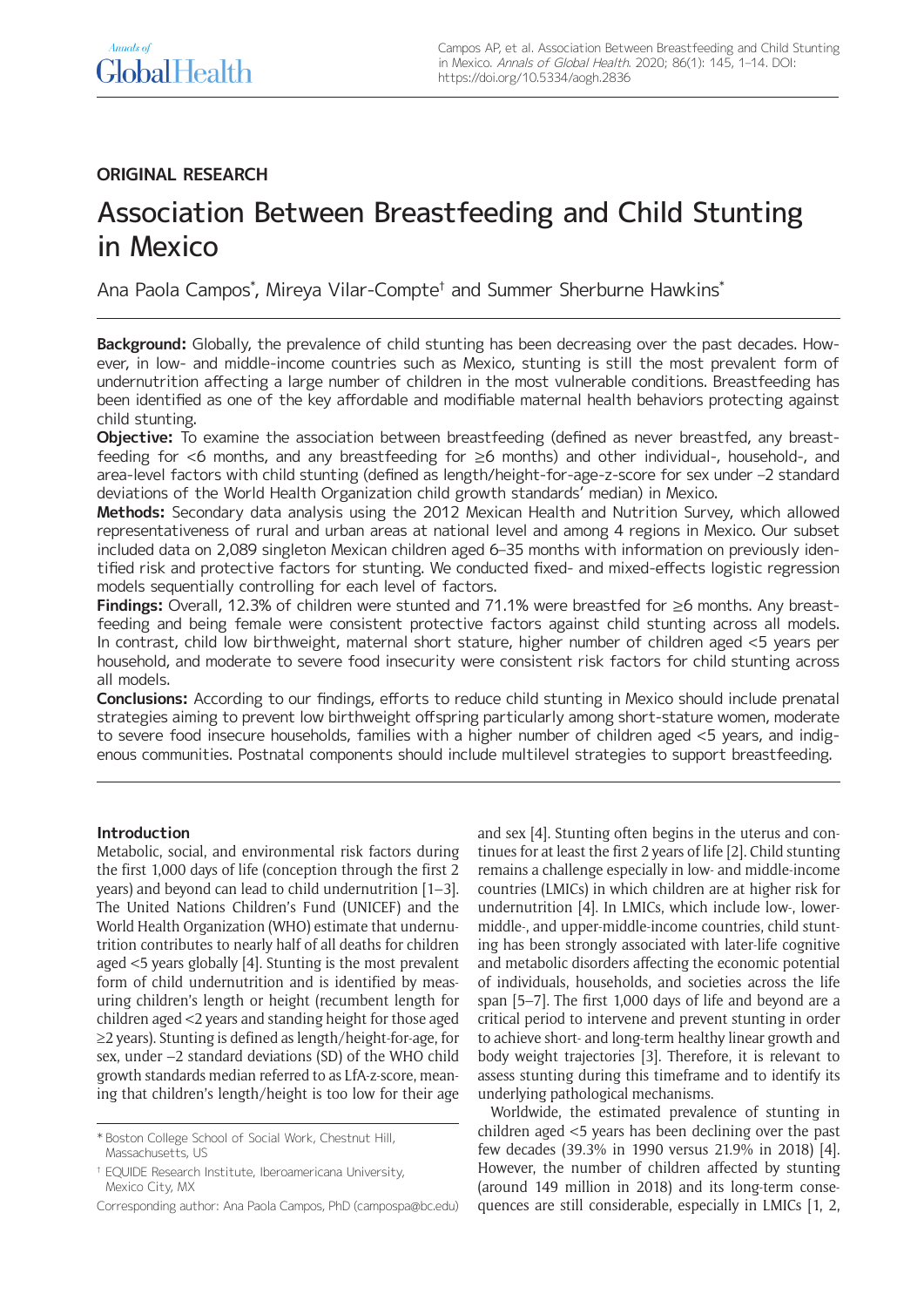4, 8]. In Mexico, an upper-middle-income country included within the LMICs category [9], the national prevalence of child stunting in this same age bracket has also decreased over the past few decades (26.9% in 1988 versus 13.6% in 2012) yet remained 2.2 percentage points higher than the aggregate prevalence for Latin American and Caribbean countries in 2012 (11.4%) [10, 11], As previously reported, stunting is most prevalent among indigenous population, in the southern rural region, and in marginalized communities in Mexico [10]. Although the decreasing trend is encouraging, Mexico has yet to increase efforts to reduce health, social, and economic disparities and contribute to reach the 2025 WHO's target to reduce the prevalence of stunting by 40% globally [12], as well as contribute to the United Nation's sustainable development goals (SDGs) to end all forms of child malnutrition by 2030 [13].

Stunting has been associated with increased child morbidity and mortality, lower educational performance during childhood, and later-life reduced socioeconomic status (SES) and increased metabolic diseases [5, 7, 14]. While stunted children may catch up in linear growth during the first 2 years of life, cognitive damage seems to persist past this early period [15, 16]. For instance, at age 5, children who experienced early stunting performed significantly worse on cognitive tests when compared with children who did not experience early stunting, which has serious implications for schooling indicators, such as readiness and achievement [5]. Stunting is considered a marker for social and health inequalities and helps identify underserved communities in which short stature is the norm [2]. In the latter, stunting is a pervasive process through which there is an intergenerational effect on linear growth, meaning that short stature women who were stunted during their infancy tend to have stunted offspring carried on from intrauterine growth restriction (IUGR), perpetuating the cycle of socioeconomic and health inequalities [14, 17–19].

While nutrition plays a key role in preventing child stunting, other risk factors have been identified, such as IUGR and low birthweight, childhood recurrent infections, maternal short stature and underweight, household low SES and food insecurity, higher number of children aged <5 years per household, lack of access to healthcare and education, and contextual factors mostly related to unimproved safe water, sanitation, and hygiene (WASH) systems [3, 8]. Therefore, stunting emerges from complex multidimensional and multilevel risk factors, which are presented by the WHO model on stunting. This model, developed by an experts' committee, depicts how distal factors (e.g., community and societal factors) influence proximal factors (e.g., household characteristics and maternal behaviors) and how these factors impact childhood linear growth, ultimately producing stunting and its related comorbidities with short- and long-term consequences affecting individuals across their life span [3].

Nutrition is one of the key factors to achieve adequate child growth and development along with additional individual, household, and contextual factors [2]. In particular, breastfeeding has been associated with multiple maternal and child health benefits [20]. Among breastfeeding's benefits, studies across LMICs have reported a

reduction in the risk of child undernutrition, with evidence for a dose-response relationship between breastfeeding duration and reduced risk [8, 21–23]. According to a systematic review analyzing risk factors for child stunting in 137 LMICs, when compared to other regions worldwide, the Latin American region, including Mexico, displayed a higher proportion of child stunting that was attributable to discontinued breastfeeding, which was defined as any breastfeeding <6 months among children aged ≥6 months [8]. In Mexico, breastfeeding initiation and median duration of any breastfeeding remained stable from 2006 (90.4%, 10.4 months) to 2012 (93.7%, 10.2 months); however, in 2012 Mexico registered the lowest national prevalence of exclusive breastfeeding in the past years in children aged <6 months (14.4%, 7.9 percentage points lower than in 2006), with the largest gap (18.4 percentage points lower than in 2006) observed in indigenous population in the low SES tertile living in the southern rural region [24]. Breastfeeding is particularly relevant in LMICs where contextual factors such as limited or lack of access to safe WASH systems may leave children exposed to non-innocuous complementary liquids and foods [8, 20]. These exposures may increase the risk for diarrhea or other infectious diseases, which have been previously associated with increased risk for stunting [8]. This is particularly worrisome among indigenous and marginalized communities in the southern rural region of Mexico where WASH systems remain unimproved, exclusive breastfeeding is disproportionately decreasing, and the prevalence of stunting is higher when compared to the national estimates [24].

Theoretically grounded on the WHO model on stunting and from a life course perspective, it was relevant to examine the association between breastfeeding and stunting in Mexican children aged 6–35 months, while sequentially controlling for previously identified individual, household, and area risk factors. We hypothesized that children who were breastfed for ≥6 months would have lower risk for stunting when compared to those who were never breastfed. We also hypothesized that the effect of breastfeeding on stunting would vary by SES given that resources, contextual factors, and public services may vary across different SES settings [3, 6]. This study contributes to advancing the knowledge base by analyzing a nationally and regionally representative sample of Mexican children in rural and urban settings. We used previously identified risk factors for stunting in other LMICs with an emphasis on breastfeeding for ≥6 months, which is considered a modifiable maternal health behavior. To our knowledge, this is the first study to use this approach within a Mexican context, contributing to the growing evidence across LMICs. Findings from this study could provide information that aids policy makers, researchers, and healthcare professionals in Mexico to develop, adapt, or modify social welfare programs, interventions, and policies that help reduce child stunting.

# **Methods**

The Boston College Institutional Review Board considered this protocol exempt because it is a secondary analysis of data from the 2012 Mexican National Health and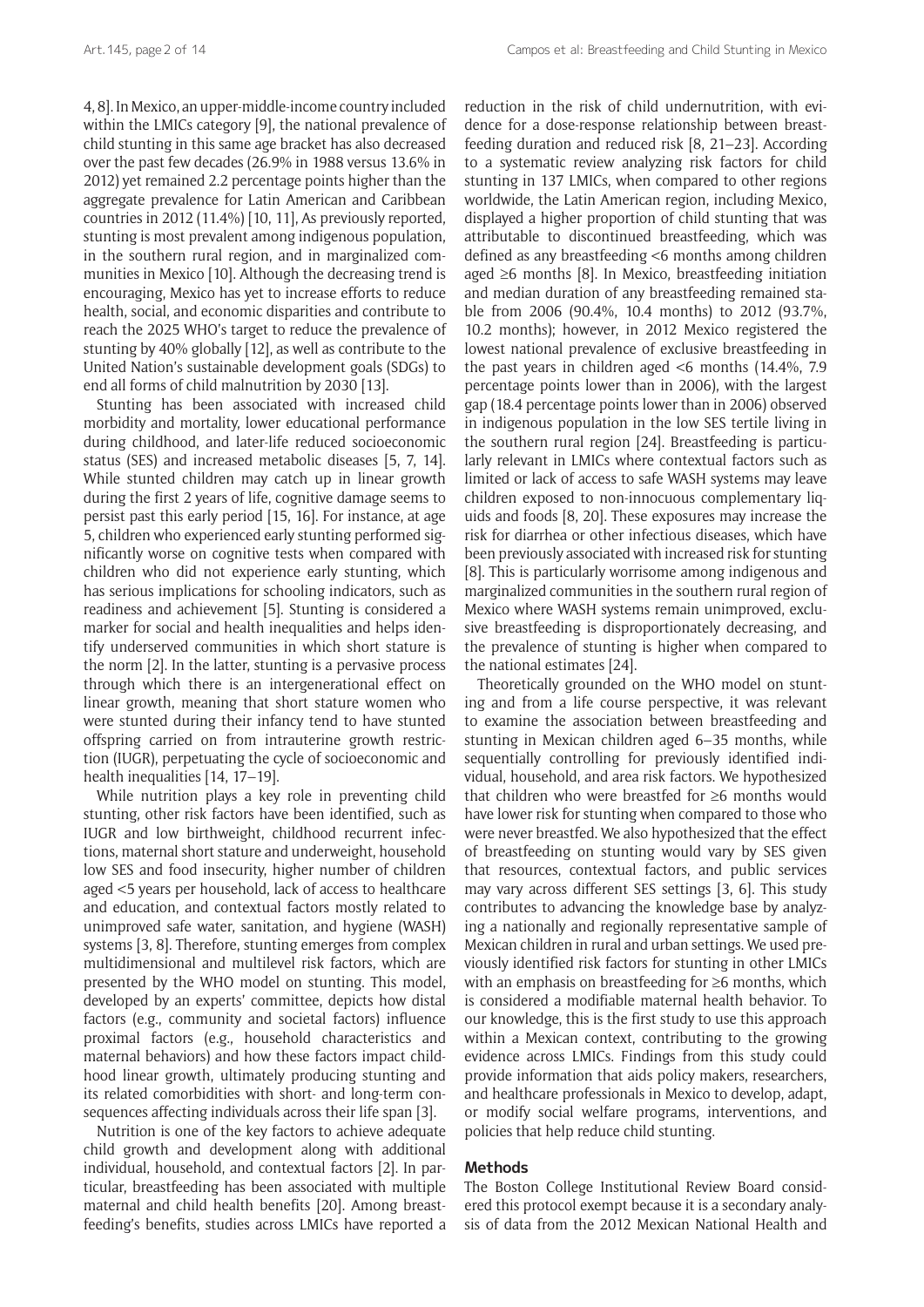Nutrition Survey (ENSANUT for its acronym in Spanish), which are de-identified and publicly available [24]. ENS-ANUT 2012 is a nationally representative cross-sectional survey planned and executed by the National Institute of Public Health in Mexico, which collected data on 50,528 households obtained from the Mexican Census using a probabilistic, multistage, stratified random sample [24]. This methodology allowed representativeness of rural and urban areas at national level and among 4 regions of Mexico. While child feeding data were collected from a subset of randomly selected women within these households ( $N = 6,254$ ), a subsample of women had additional information collected on child birthweight and maternal characteristics, including anthropometry data, tobacco use, parity, delivery mode, and diabetes. As these factors have been associated with child stunting, we focused our analysis on this subsample. We further excluded children from analyses by using subpopulation commands if they were aged <6 months because they did not meet the exposure-of-interest criteria (i.e., any breastfeeding for ≥6 months), if they had missing or biologically implausible anthropometry data, if they were multiples or cared for by caregivers or grandmothers rather than children's mothers, and if maternal anthropometry data were missing. We excluded multiples because they are less likely to be breastfed than singletons [25]. This criteria led to our final curated subsample, which included individual, household, and area risk factors for child stunting on 2,089 singleton children aged 6–35 months.

We assessed whether our final subsample differed from the larger sample, which included data on breastfeeding and child overweight but were missing relevant data such as child birthweight and maternal anthropometry data, as well as whether sampling weights (as provided for children in the infant feeding dataset) needed to be recalculated. In order to do so, we analyzed data using two strategies. First, we generated an indicator variable and ran a logistic regression model comparing those who would be included and excluded in our subset. Second, and following analytical recommendations from ENSANUT experts, we ran weighted and unweighted percentages and means to compare whether the whole infants sample and the subset were comparable in terms of distribution of the main independent and dependent variables. We found no significant differences, and these two strategies led us to conclude that the exclusions did not lead to significant biases in the final subset and it was unnecessary to recalculate the children's sampling weights.

# **Measures**

# Breastfeeding

During the child feeding interview, women were asked, 'Did you ever breastfeed your child? If so, do you still breastfeed? If not, for how long did you breastfeed?' From this information, we generated a 3-category breastfeeding duration variable: never breastfed, any breastfeeding for <6 months, and any breastfeeding for ≥6 months. Any breastfeeding was defined as receiving exclusive, predominant, or partial breastfeeding or breastmilk (i.e., child received at least some breastmilk). We also examined any breastfeeding for ≥1 and ≥3 months as well as exclusive

breastfeeding (i.e., child received only breastmilk) for  $\geq 1$ , ≥3, and 6 months and found no significant associations (results not shown).

## Individual factors

Child factors include age in months as continuous, sex, delivery mode (vaginal or Cesarean-section), introduction of liquids different than breastmilk <3 days postpartum, introduction of complementary foods <6 months, and birthweight, which was categorized as normal when 2.5–4 kg, low <2.5 kg, and high >4 kg according to WHO criteria. Maternal factors were age in years as continuous, educational attainment ( $\leq$  primary, some or complete secondary, some or complete high school, some college or more), having a partner or not, parity (number of live births as continuous), any type of self-reported diabetes, current tobacco use, and employment status, which was defined as follows: full-time employment was defined as working at least 40 hours per week during the past week, and formality was defined as having a paid job with contributory social protection systems [26]. Both employment status and formality were combined into a 5-category variable (not working, part-time informal, part-time formal, full-time informal, and full-time formal). We estimated maternal body mass index (BMI) from measured weight and height by ENSANUT at the time of the interview and categorized women according to WHO criteria as underweight when  $<$ 18.5 kg/m<sup>2</sup>, normal weight 18.5 to 24.9  $\text{kg/m}^2$ , overweight 25 to 29.9  $\text{kg/m}^2$ , and obesity ≥30.0 kg/m2 . Additionally, we included maternal height as an independent variable because there is evidence for a strong association with stunting across LMICs but particularly in Latin American countries, such as Guatemala, Honduras, El Salvador, Ecuador, Perú, and Bolivia, in which the fraction of child stunting attributable to short maternal stature is higher when compared to other regions [8, 19]. Moreover, short stature in Mexican women has been associated with lower SES, lower educational attainment, and greater marginalization when compared to taller counterparts. We further classified maternal height as short stature if it was ≤148.5 cm, which corresponds to the lowest quartile for adult women in Mexico [6].

#### Household factors

Number of children aged <5 years per household was included as a continuous variable given that scholars have identified a positive association with stunting [27]. Having a grandparent living in the same household was identified and included as a dichotomous measure in the analysis given the evidence that they may influence children's health outcomes including weight status [28]. SES was estimated by ENSANUT through principal component analysis, using household conditions, total number of people living in the household, basic household infrastructure, and number of domestic appliances to categorize households in tertiles as low, medium, and high. Measurement of food security was estimated by ENSA-NUT using an adapted 15-item questionnaire of the Latin American and Caribbean Food Security Scale, which categorized households as secure and insecure mild, moderate and severe [24]. We re-categorized this into 3 groups by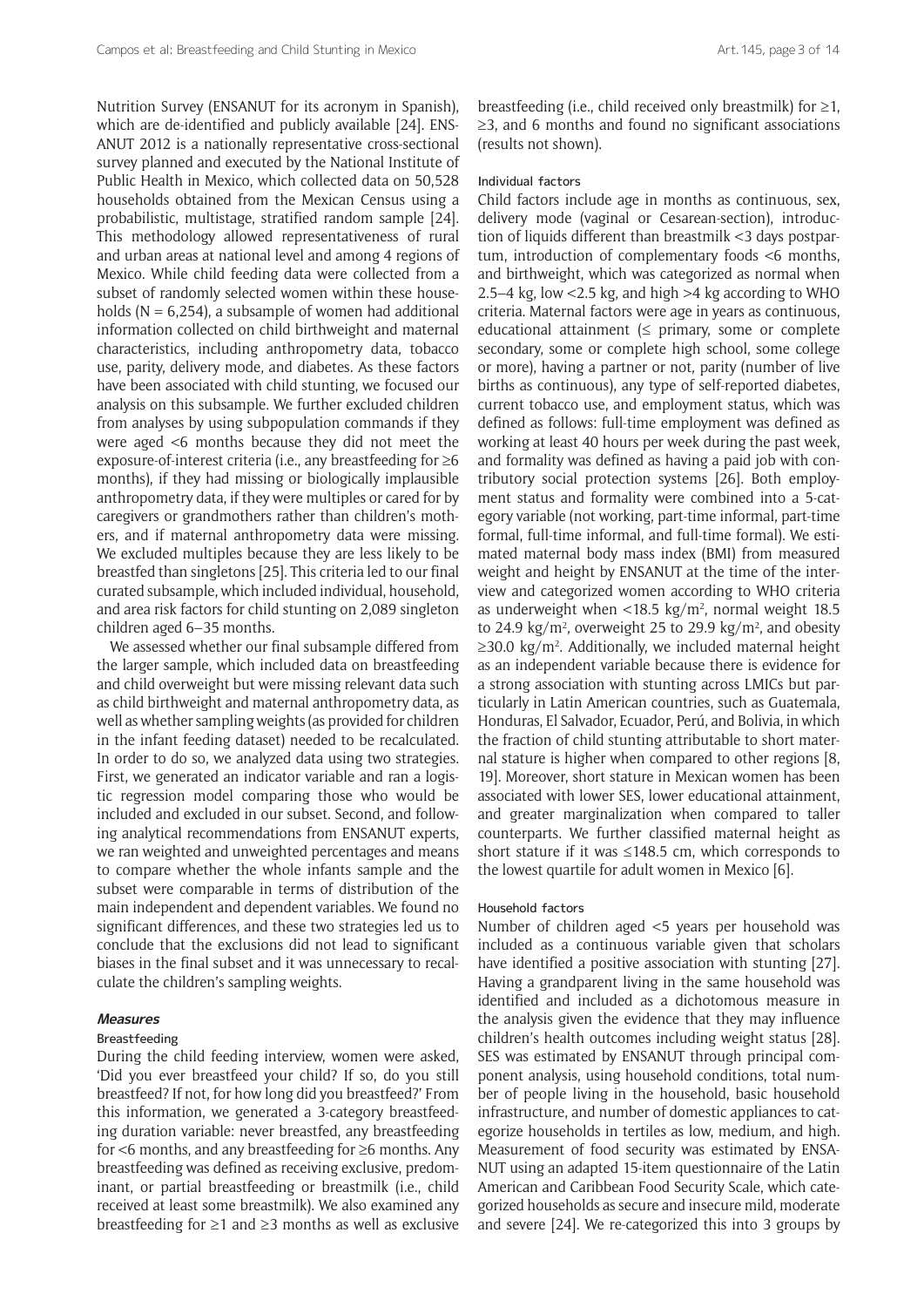collapsing moderate and severe insecurity. Additionally, we included drainage type as a proxy for WASH systems given that these factors have been strongly associated with stunting in LMICs [8, 29]. Drainage system included sewer, septic, and other types of systems that were mostly described as house-made structures draining into close-by land or waterbody sources.

#### Area factors

These were 4 regions in Mexico (i.e., north, central, metropolitan (Mexico City), and south) and communities' population size (according to the survey's design, urban was defined as community population size of ≥2,500 individuals and rural as <2,500) [24]. These two were combined into a 7-category regions variable (north-urban, north-rural, center-urban, center-rural, Mexico City-urban, south-urban, and south-rural).

# Child stunting

Trained and standardized interviewers from ENSANUT measured length/height following age-pertinent protocols to reduce systematic errors and registered age at measurement [24]. We analyzed anthropometry from raw data provided by ENSANUT using the STATA macro from the WHO growth standards. Our outcome variable was stunting defined as length/height-for-age, for sex, under –2 SD of the WHO child growth standards median referred to as LfA-z-score, and data flagged as biologically implausible were excluded (LfA-z-score <–6 or >6) [2].

# **Analytical Approach**

We computed a series of analyses to examine the associations between breastfeeding duration, individual, household, and area factors with child stunting. Frequencies, weighted percentages and means, Pearson's chi-square tests, and unadjusted logistic regression models were used to examine bivariate associations. We then assessed

the association between child stunting and breastfeeding duration first in a bivariate model and then controlling for individual, household, and area factors using sequential stepwise logistic regression models (Models 1–4). In the fully-adjusted model 4, we tested an interaction to assess whether the association between stunting and breastfeeding duration differed by SES. The interaction was not significant ( $p \ge 0.05$ ) and results are not shown. We estimated the variance inflation factors for each adjusted model to test for high intercorrelations between the independent variables and found no evidence for multicollinearity problems.

While model 4 (fully adjusted) included a fixed effect by area factors allowing to compare the odds ratios for child stunting by areas-regions, it did not account for the multilevel structure in the subset. This means that we have one maternal-child dyad per household (level-1, N = 2,089) nested within areas-regions in Mexico (level-2,  $N = 7$ ). Multilevel modelling would account for the fact that child-mother dyads from a given area-region share a frame of reference and that there may be differences between areas-regions. Consequently, we computed model 5 using a mixed-effects 2-level logistic regression analysis to account for area factors' variance and tested the association between breastfeeding duration and child stunting while allowing a random intercept by area factors.

Data were analyzed using the statistical package STATA SE version 15.1 (STATA Corporation, Texas, U.S), and survey commands were used to account for children sampling weights, primary sampling units, and strata following ENSANUT analytic guidelines.

# **Results**

In this subsample, 94.3% of Mexican children initiated breastfeeding, 71.1% received any breastfeeding for  $\geq 6$ months, and 12.3% were stunted. These and all other descriptive data are presented in **Table 1**.

**Table 1:** Descriptive statistics (weighted percentages with frequencies and weighted means with standard deviations (SD)) and unadjusted odds ratios (UOR) with 95% confidence intervals (CI) of risk factors for stunting among Mexican children aged  $6-35$  months (N = 2,089).

|                           | Subsample       | <b>Stunting</b> |                         |
|---------------------------|-----------------|-----------------|-------------------------|
|                           | % (n)/mean (SD) | % (n)/mean (SD) | <b>UOR (95% CI)</b>     |
| Overall                   |                 | 12.3(238)       |                         |
| <b>Individual factors</b> |                 |                 |                         |
| Child                     |                 |                 |                         |
| Age (months)              | 21.1(8.7)       | 22.0(8.0)       | $1.01(0.99 - 1.03)$     |
| Sex                       |                 |                 |                         |
| Male                      | 55.2 (1,106)    | 14.4 (137)      | 1                       |
| Female                    | 44.8 (983)      | 9.7(101)        | $0.63(0.44 - 0.91)^{*}$ |
| Birthweight               |                 |                 |                         |
| Low                       | 9.6(172)        | 28.2(49)        | 3.19 (1.79-5.69)***     |
| Normal                    | 84.3 (1,791)    | 11.0(180)       | 1                       |
| High                      | 6.1(126)        | 5.1(9)          | $0.44(0.18-1.04)$       |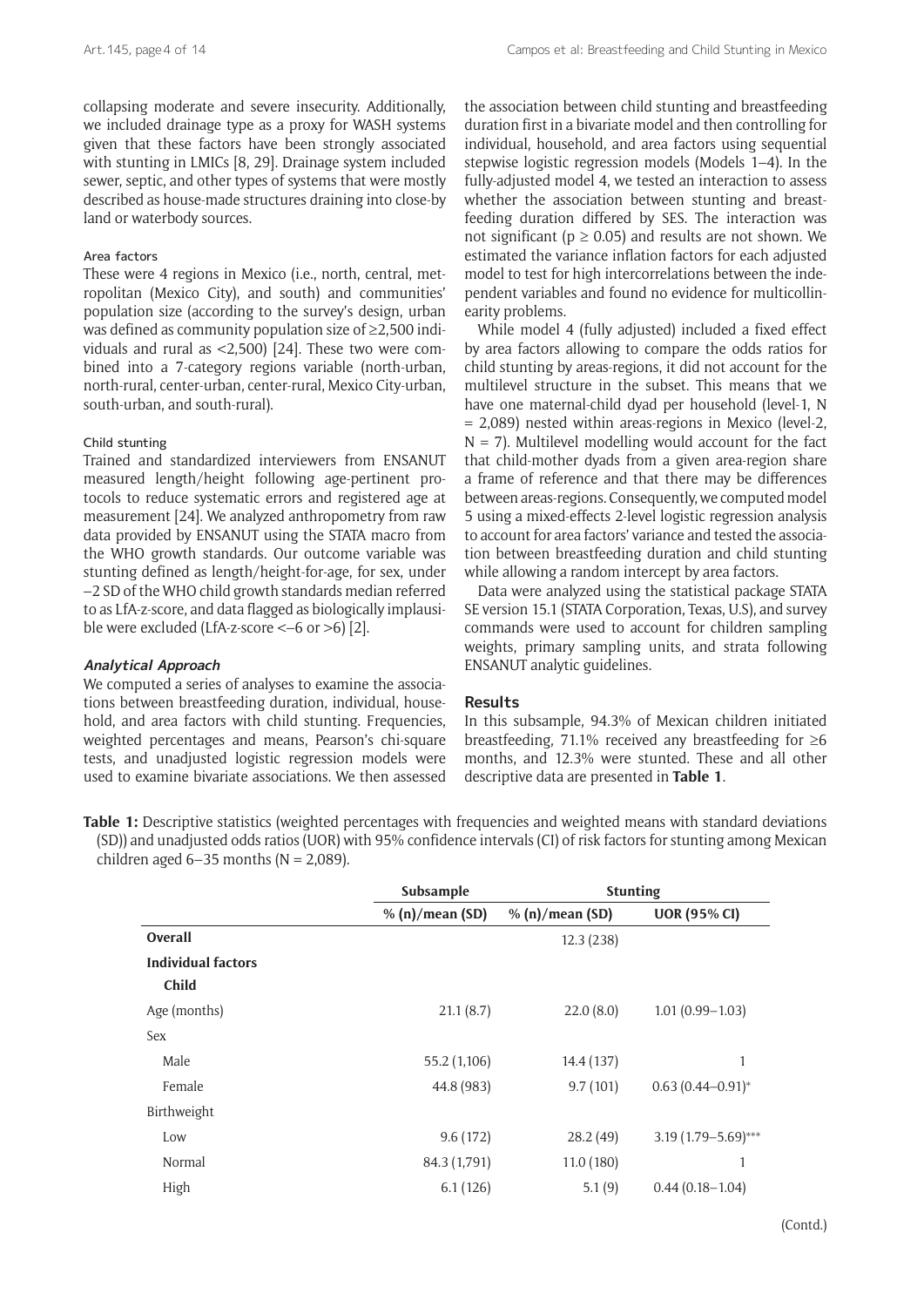|                                                         | Subsample       | <b>Stunting</b> |                         |
|---------------------------------------------------------|-----------------|-----------------|-------------------------|
|                                                         | % (n)/mean (SD) | % (n)/mean (SD) | <b>UOR (95% CI)</b>     |
| Delivery mode                                           |                 |                 |                         |
| Vaginal                                                 | 56.5 (1,226)    | 13.4 (159)      | 1                       |
| Cesarean-section                                        | 43.5 (863)      | 10.9(79)        | $0.79(0.54 - 1.16)$     |
| Breastfeeding duration                                  |                 |                 |                         |
| Never breastfed                                         | 5.7(125)        | 20.2(19)        | $\mathbf{1}$            |
| Any breastfeeding <6 months                             | 23.2(433)       | 7.7(28)         | $0.33(0.13 - 0.81)^{*}$ |
| Any breastfeeding ≥6 months                             | 71.1 (1,531)    | 13.1 (191)      | $0.60(0.29 - 1.23)$     |
| Liquids $\neq$ than breastmilk $\leq$ 3 days postpartum |                 |                 |                         |
| No.                                                     | 55.9 (1,128)    | 13.8(135)       | 1                       |
| Yes                                                     | 44.1 (961)      | 10.3(103)       | $0.72(0.48 - 1.07)$     |
| Complementary foods <6 months                           |                 |                 |                         |
| No.                                                     | 36.7 (837)      | 11.8(90)        | $\mathbf{1}$            |
| <b>Yes</b>                                              | 63.3 (1,252)    | 12.6(148)       | $1.49(1.03 - 2.13)*$    |
| <b>Maternal</b>                                         |                 |                 |                         |
| Age (years)                                             | 27.9(6.6)       | 28.7(6.1)       | $1.02(0.99 - 1.05)$     |
| Employment                                              |                 |                 |                         |
| Not working                                             | 67.5(1,481)     | 12.8(177)       | 1                       |
| Part-time informal                                      | 6.4(120)        | 15.1(12)        | $1.21(0.47 - 3.15)$     |
| Part-time formal                                        | 10.2(195)       | 10.3(21)        | $0.78(0.39 - 1.53)$     |
| Full-time informal                                      | 9.6(188)        | 9.5(19)         | $0.72(0.35 - 1.45)$     |
| Full-time formal                                        | 6.2(105)        | 11.2(9)         | $0.85(0.33 - 2.19)$     |
| Education                                               |                 |                 |                         |
| $\leq$ Primary                                          | 25.3(596)       | 16.8(96)        | $2.17(1.16 - 4.04)^{*}$ |
| Some secondary or secondary                             | 41.3 (904)      | 13.2 (102)      | $1.62(0.89 - 2.95)$     |
| Some high school or high school                         | 21.0 (388)      | 8.5(32)         | $\mathbf{1}$            |
| Some college or >                                       | 12.4(201)       | 6.5(8)          | $0.75(0.24 - 2.33)$     |
| Partner status                                          |                 |                 |                         |
| No                                                      | 15.7(312)       | 11.3(33)        | $\mathbf{1}$            |
| Yes                                                     | 84.3 (1,777)    | 12.5(205)       | $0.89(0.51 - 1.55)$     |
| Ethnicity                                               |                 |                 |                         |
| Non-indigenous                                          | 76.9 (1,539)    | 10.5(136)       | $\mathbf{1}$            |
| Indigenous                                              | 23.1(550)       | 18.2(102)       | $1.89(1.27-2.81)$ **    |
| Parity (number of live births)                          | 2.4(1.4)        | 2.7(1.5)        | $1.19(1.08-1.32)$ **    |
| BMI                                                     |                 |                 |                         |
| Underweight                                             | 2.7(60)         | 10.8(8)         | $0.74(0.26 - 2.13)$     |
| Normal weight                                           | 38.8 (749)      | 14.0 (98)       | 1                       |
| Overweight                                              | 34.9 (770)      | 11.2(82)        | $0.78(0.48 - 2.13)$     |
| Obesity                                                 | 23.6 (510)      | 11.2(50)        | $0.77(0.46 - 1.29)$     |
| Height (cm)                                             |                 |                 |                         |
| (Short stature) $\leq 148.5$                            | 19.0 (432)      | 27.7 (113)      | $3.57$ (2.34-5.45)***   |
| $148.6 - 157.8$                                         | 49.5 (1,047)    | 9.7(95)         | 1                       |
| $\geq$ 157.9                                            | 31.5(610)       | 7.1(30)         | $0.71(0.39 - 1.27)$     |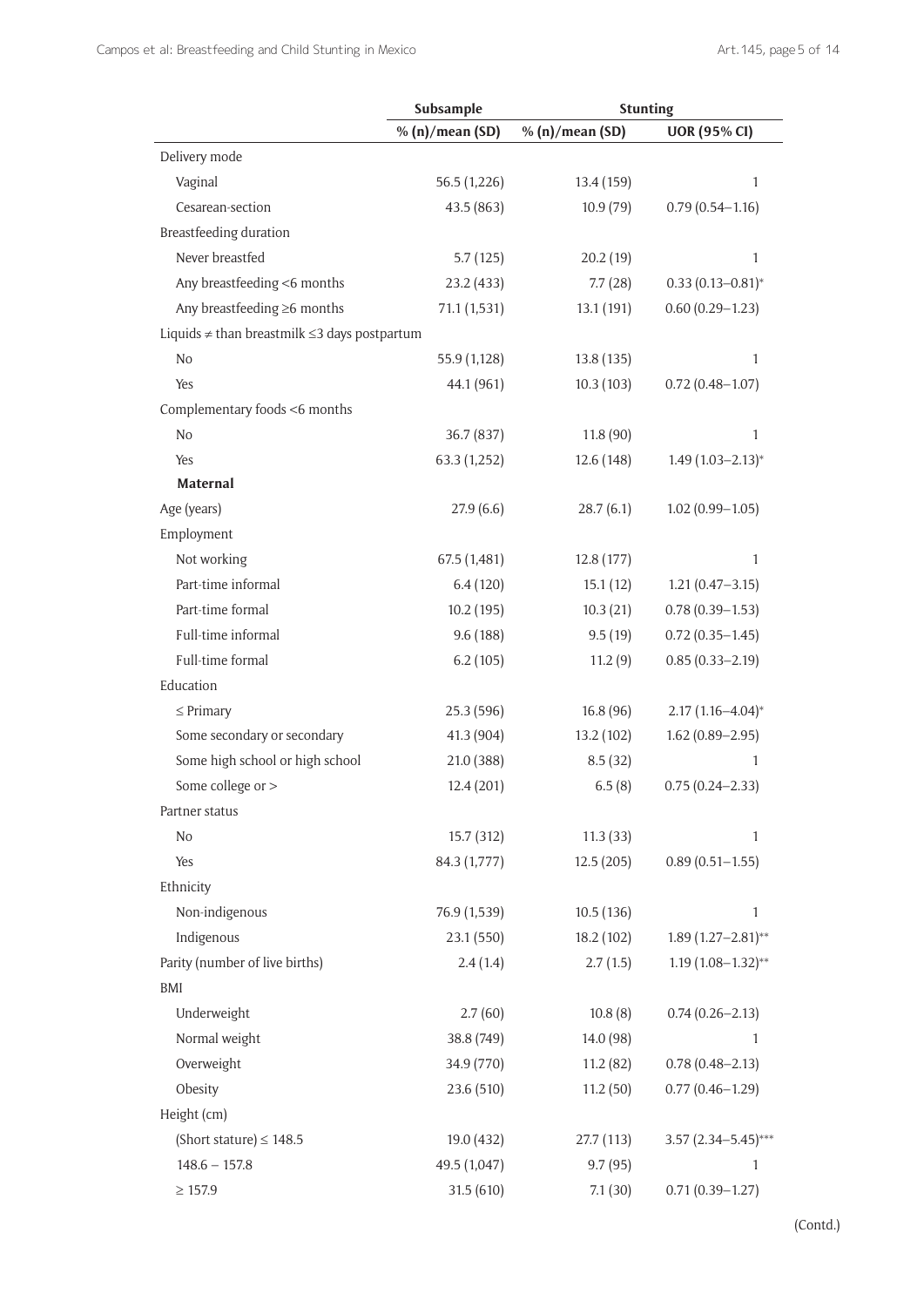|                                   | Subsample       | <b>Stunting</b> |                         |
|-----------------------------------|-----------------|-----------------|-------------------------|
|                                   | % (n)/mean (SD) | % (n)/mean (SD) | <b>UOR (95% CI)</b>     |
| Self-reported diabetes (any type) |                 |                 |                         |
| No                                | 96.2 (2,018)    | 12.0(230)       | 1                       |
| Yes                               | 3.7(71)         | 20.5(8)         | $1.89(0.71 - 5.06)$     |
| Current tobacco use               |                 |                 |                         |
| N <sub>o</sub>                    | 87.3 (1,907)    | 12.1(216)       | 1                       |
| Yes                               | 12.7(182)       | 13.6(22)        | $1.14(0.59 - 2.22)$     |
| <b>Household factors</b>          |                 |                 |                         |
| Number of children aged <5 years  | 1.4(0.6)        | 1.5(0.6)        | $1.43(1.02-1.99)*$      |
| Grandparent(s) cohabiting         |                 |                 |                         |
| No                                | 69.2 (1,484)    | 13.8(181)       | 1                       |
| Yes                               | 30.8(605)       | 8.8(57)         | $0.60(0.38 - 0.93)*$    |
| Socioeconomic status              |                 |                 |                         |
| Low                               | 38.5 (898)      | 16.9(135)       | $1.83(1.18 - 2.82)$ **  |
| Medium                            | 34.1 (730)      | 10.0(70)        | 1                       |
| High                              | 27.4 (461)      | 8.7(33)         | $0.86(0.45 - 1.64)$     |
| Food Security                     |                 |                 |                         |
| Secure                            | 25.7 (491)      | 8.3(39)         | 1                       |
| Mild Insecure                     | 42.4 (940)      | 10.5(97)        | $1.30(0.77 - 2.21)$     |
| Moderate to Severe Insecure       | 31.9(658)       | 17.9 (102)      | $2.42(1.41 - 4.13)$ **  |
| Drainage system                   |                 |                 |                         |
| Sewer                             | 69.7 (1,235)    | 11.2(119)       | 1                       |
| Septic                            | 22.3(640)       | 13.1(81)        | $1.19(0.80 - 1.79)$     |
| Other                             | 7.9(214)        | 19.4 (38)       | $1.90(1.09 - 3.31)^{*}$ |
| Area factors                      |                 |                 |                         |
| Region/Area Density               |                 |                 |                         |
| North/Urban                       | 16.1(321)       | 8.5(29)         | 1                       |
| North/Rural                       | 3.2(125)        | 6.9(8)          | $0.79(0.29 - 2.17)$     |
| Center/Urban                      | 21.6 (454)      | 9.3(39)         | $1.10(0.57 - 2.09)$     |
| Center/Rural                      | 11.0(324)       | 8.7(27)         | $1.02(0.52 - 2.03)$     |
| Metropolitan/Urban                | 16.0(88)        | 18.5(15)        | $2.43(1.17 - 5.02)^{*}$ |
| South/Urban                       | 18.0 (420)      | 9.9(46)         | $1.18(0.66 - 2.10)$     |
| South/Rural                       | 14.1 (357)      | 21.2(74)        | $2.89(1.67 - 4.98)$ *** |

BMI: body mass index. \* p < 0.05, \*\* p < 0.01, \*\*\* p < 0.001.

According to bivariate analyses, individual protective factors against child stunting were being female (unadjusted odds ratio (UOR) 0.63, 95% confidence interval (CI) 0.44–0.91) and receiving any breastfeeding for <6 months (UOR 0.33, 95% CI 0.13–0.81). In contrast, individual risk factors for child stunting were low birthweight (UOR 3.19, 95% CI 1.79–5.69), introduction of complementary foods <6 months (UOR 1.49, 95% CI 1.03–2.13), low maternal education (≤primary) (UOR 2.17, 95% CI 1.16–4.04), mothers self-identifying as indigenous (UOR 1.89, 95% CI 1.27–2.81), higher parity (UOR 1.19, 95% CI 1.08–1.32), and maternal short stature (UOR 3.57, 95% CI 2.34–5.45). Regarding household factors, grandparents cohabiting were protective against child stunting (UOR 0.60, 95% CI 0.38–0.93). In contrast, household risk factors for child stunting were higher number of children aged <5 years (UOR 1.43, 95% CI 1.02–1.99), low SES (UOR 1.83, 95% CI 1.18–2.82), moderate to severe household food insecurity (UOR 2.42, 95% CI 1.41–4.13), and having other type of drainage systems (UOR 1.90, 95% CI 1.09–3.31). Regarding area factors, when compared to living in the north-urban region, children living in the Metropolitan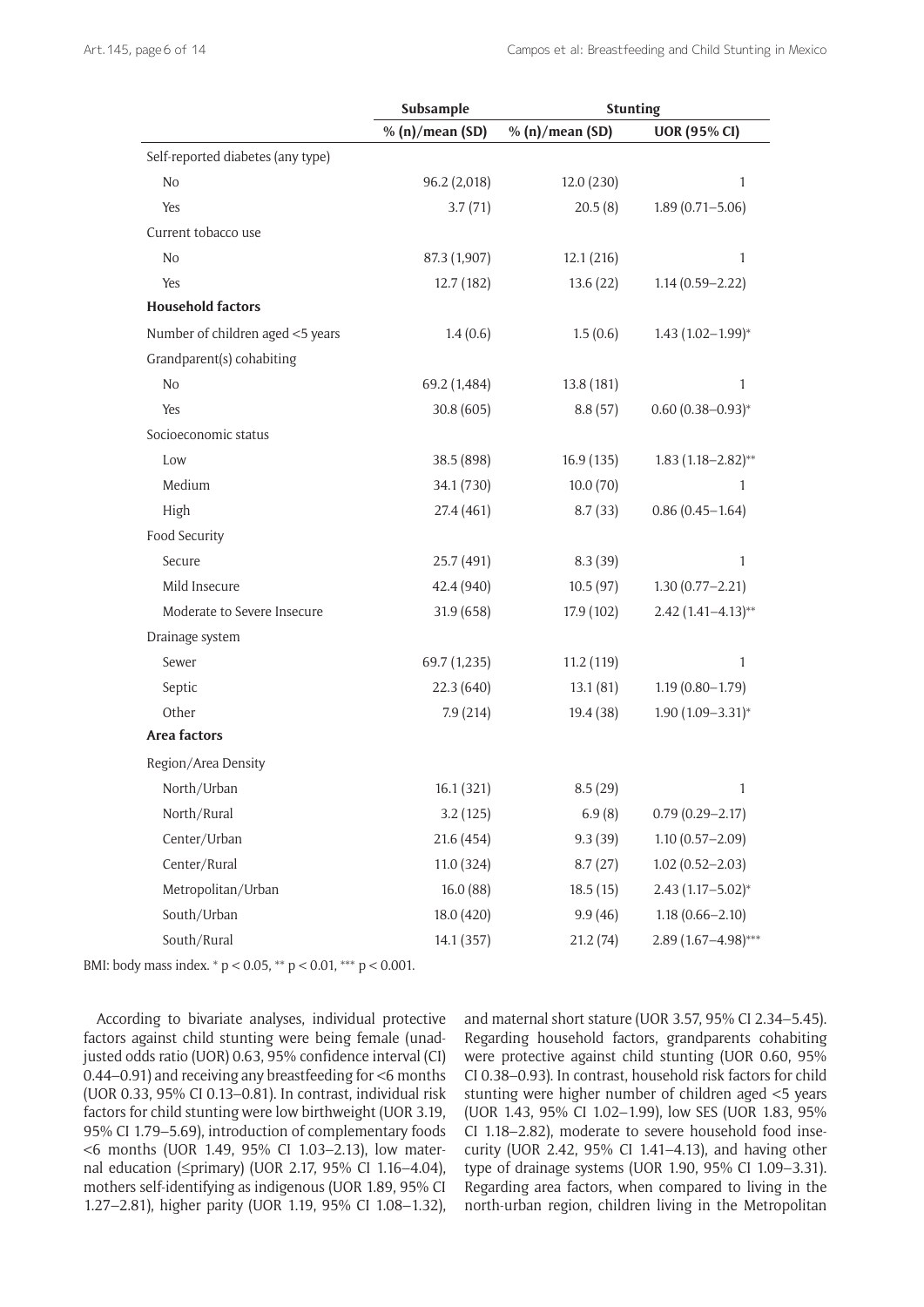area (i.e., Mexico City) and in the south-rural region were at higher risk for stunting (UOR 2.43, 95% CI 1.17–5.02; 2.89, 1.67–4.98, accordingly) (**Table 1**).

We found evidence for consistent risk and protective factors for child stunting across models (**Table 2**). When compared to never breastfed and holding all other variables constant, a consistent protective factor against child stunting was any breastfeeding for <6 months, with similar direction and effect size across all models; likewise, any breastfeeding for ≥6 months had similar direction but the CI included the null value except in the fully adjusted model 4 (adjusted odds ratio (AOR) 0.45, 95% CI 0.20– 0.99). Being female was an additional protective factor against child stunting identified in models 2–4. Compared to their corresponding reference groups and holding all other variables constant, consistent risk factors for stunting across all models were child's low birthweight, maternal short stature, higher number of children aged <5 years per household, and moderate to severe household food insecurity. Additional risk factors were found in models 4 and 5. Any type of maternal self-reported diabetes was a risk factor for child stunting only in model 4 (AOR 2.50, 95% CI 1.05–5.92); and in model 5, older children (AOR 1.02, 95% CI 1.01–1.04), indigenous mothers (AOR 1.49, 95% CI 1.07–2.06), and mothers with current tobacco use (AOR 1.92, 95% CI 1.13–3.26) were at higher odds for child stunting.

In the model 5 (multilevel mixed-effects model), level-2 variance was 5.82–33 (standard error (SE) 1.34–17) with an intraclass correlation coefficient (ICC) of 1.77<sup>-33</sup> (SE 4.06–18).

# **Discussion**

Among a nationally representative subsample of children in Mexico, we found that in 2012, 12.3% of children aged 6–35 months were stunted. We found evidence for a protective effect of breastfeeding on stunting when compared to those who were never breastfed. There was no differential effect of breastfeeding on stunting by household SES as we had hypothesized. We were able to confirm previously identified risk factors, which have been described in the literature, such as child low birthweight, mother selfidentifying as indigenous, maternal short stature, families with higher number of children aged <5 years, and moderate to severe household food insecurity.

Coinciding with previous studies in LMICs, including countries in Latin America, Asia, and Sub-Saharan Africa, our results have shown that children who initiate breastfeeding (any breastfeeding for  $\lt$  or  $\geq$ 6 months) were at lower risk for stunting [8, 21, 30]. This association has been mainly explained at the individual level by the breastmilk's immune-protective factors, which help strengthen the child immature immune system, reducing diarrheal episodes and other infectious diseases, which have been identified as leading risk factors for stunting, as well as reduced exposure to non-innocuous complementary liquids or foods, such as unsafe drinking water [8, 20, 31]. Similarly, in agreement with several scholars, we identified a lower risk for females to be stunted [21, 27, 32]. There is no consensus or clear mechanism for this association;

however, it may be partially explained through maternal fetal environment and differential growth trajectories by gender. In the uterus*,* male fetuses invest greater resources in growth being at a higher risk of becoming undernourished and eventually being born with low birthweight and plausible linear growth failure [33].

We identified low birthweight and maternal short stature to be consistent individual-level risk factors for stunting. Low birthweight typically resulting from IUGR has been previously identified as one of the leading risk factors with the highest attributable burden of stunting across LMICs [8, 21, 34]. However, it is worth emphasizing that in our subsample we could not identify whether low birthweight was due to IUGR. Maternal short stature was associated with higher odds for stunted offspring, regardless of SES. This supports the intergenerational effect of early undernutrition, which is intertwined with lower living conditions and the widening of health, social, and economic disparities. Using nationally-representative data, scholars reported that women with short stature in Mexico (i.e., height  $\leq$  148.5 cm) were identified in the most vulnerable groups: low SES and education and greater marginalization—shared conditions with the indigenous population [6, 35]. We found that mothers self-identifying as indigenous were at higher risk for stunted offspring in the bivariate and multilevel analyses, and this has been previously reported in Mexico [10]. The social, health, and economic gaps that indigenous communities in Mexico face have been consistently reported, and such gaps widen even more for indigenous women [35]. Additionally, in our subsample, the highest proportion of short stature women was found among indigenous women, which may further aggravate child stunting outcomes. Recent genetic analyses have identified idiopathic short stature among the Mexican indigenous population across generations [36]. While this trait may partially explain offspring's short stature in this population, it does not fully account for the persistence of the intergenerational effect of undernutrition and its negative cognitive and developmental outcomes, which continue to be pervasive in this group in Mexico.

At the household level, consistent risk factors for child stunting were higher number of children aged <5 years and moderate to severe food insecurity. Scholars have previously described that a higher number of children aged <5 years per household may be associated with sub-optimal breastfeeding practices among younger siblings, as well as competition for food and other resources, which may ultimately lead to child undernutrition [21, 27]. Food insecurity has been a strong predictor for child stunting in Mexico and other LMICs where children's diets face qualitative and quantitative deficiencies resulting in child undernutrition over time [37, 38].

Several efforts have been implemented on a global scale to prevent and end early undernutrition, including child stunting. According to a systematic review, conditional cash transfers (CCT) in Latin America have shown to be effective against child stunting by addressing access to healthcare, maternal and child nutrition, and immunization coverage [39]. Other strategies targeting individual-level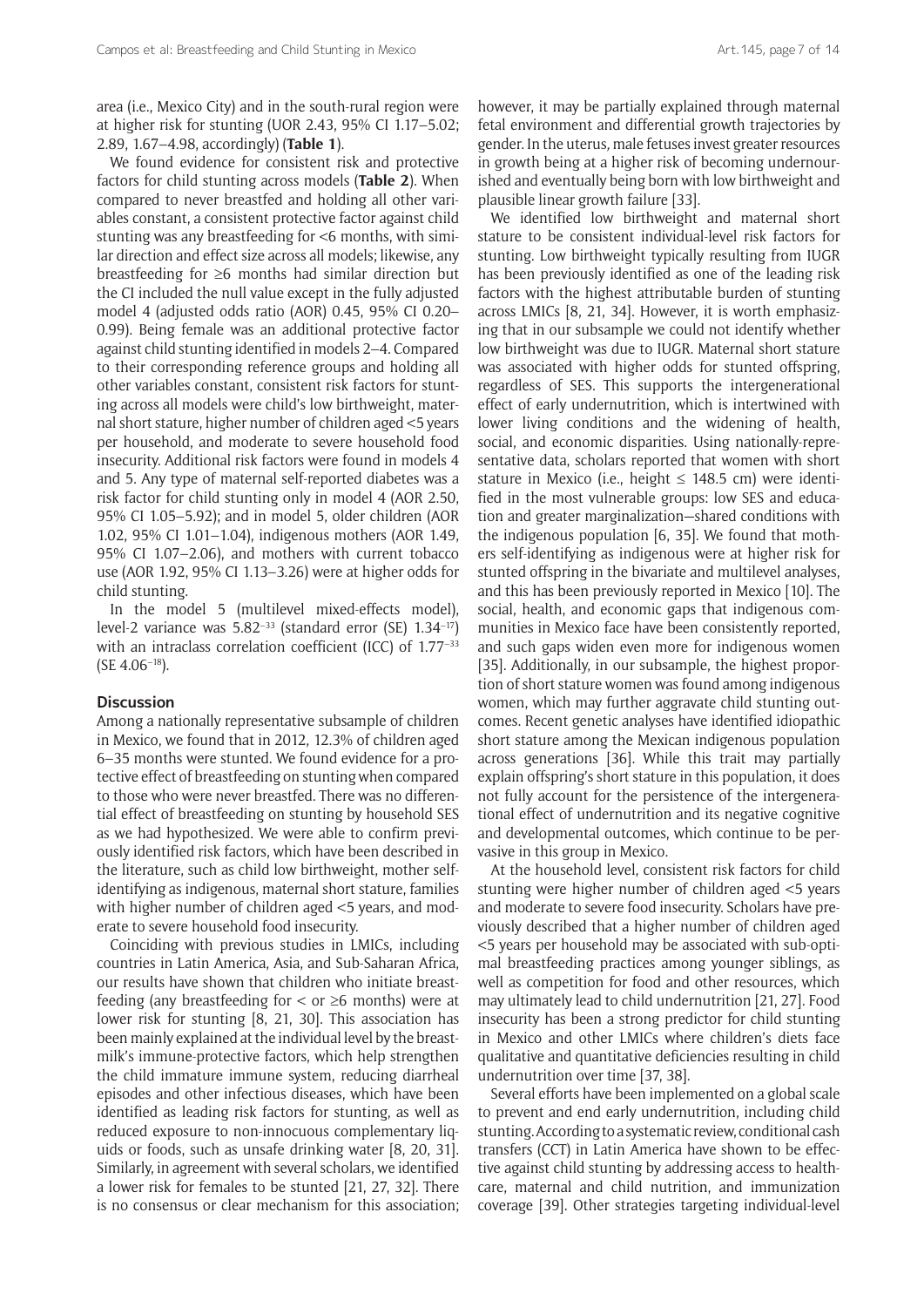| Table 2: Models (odds ratios and 95% confidence intervals) to assess the association between breastfeeding duration and individual, household, and area factors, with stunting in<br>Mexican children aged 6–35 months ( $N = 2,089$ ). |                         |                         |                         |                         |                          |
|-----------------------------------------------------------------------------------------------------------------------------------------------------------------------------------------------------------------------------------------|-------------------------|-------------------------|-------------------------|-------------------------|--------------------------|
|                                                                                                                                                                                                                                         | Model 1                 | Model 2                 | Model 3                 | Model 4                 | Model 5                  |
| <b>Bf duration</b> (Ref. NBF)                                                                                                                                                                                                           |                         |                         |                         |                         |                          |
| Any breastfeeding <6 months                                                                                                                                                                                                             | $0.33(0.13 - 0.81)^{*}$ | $0.36(0.15-0.90)$ *     | $0.32(0.13 - 0.81)$ *   | $0.32(0.13 - 0.78)$ *   | $0.47(0.24 - 0.94)^*$    |
| Any breastfeeding ≥6 months                                                                                                                                                                                                             | $0.60(0.29 - 1.23)$     | $0.52(0.24 - 1.13)$     | $0.46(0.20 - 1.06)$     | $0.45(0.20-0.99)^*$     | $0.68(0.37 - 1.24)$      |
| Individual factors                                                                                                                                                                                                                      |                         |                         |                         |                         |                          |
| Child                                                                                                                                                                                                                                   |                         |                         |                         |                         |                          |
| Age (months)                                                                                                                                                                                                                            |                         | $1.01(0.99 - 1.03)$     | $1.01(0.99 - 1.03)$     | $1.01(0.99 - 1.03)$     | $1.02(1.01 - 1.04)^{*}$  |
| Sex (Ref. Male) Female                                                                                                                                                                                                                  |                         | $0.58(0.38 - 0.87)$ *   | $0.56(0.37-0.85)$ **    | $0.56(0.37 - 0.85)$ **  | $0.84(0.63 - 1.13)$      |
| Birthweight (Ref. Normal & High)                                                                                                                                                                                                        |                         |                         |                         |                         |                          |
| Low                                                                                                                                                                                                                                     |                         | $3.05(1.64 - 5.65)$ *** | $3.14(1.71 - 5.78)$ *** | $2.91(1.60 - 5.29)$ *** | 3.21 $(2.15 - 4.79)$ *** |
| Delivery mode (Ref. Vaginal)                                                                                                                                                                                                            |                         |                         |                         |                         |                          |
| Cesarean-section                                                                                                                                                                                                                        |                         | $0.84(0.55 - 1.27)$     | $0.83(0.54 - 1.28)$     | $0.82(0.53 - 1.26)$     | $0.74(0.53 - 1.01)$      |
| Liquids ≠ than breastmilk ≤3 days postpartum (Ref. No)                                                                                                                                                                                  |                         |                         |                         |                         |                          |
| Yes                                                                                                                                                                                                                                     |                         | $0.80(0.51 - 1.23)$     | $0.81(0.53 - 1.25)$     | $0.87(0.58 - 1.32)$     | $1.00(0.73 - 1.37)$      |
| Complementary foods <6 months (Ref. No)                                                                                                                                                                                                 |                         |                         |                         |                         |                          |
| Yes                                                                                                                                                                                                                                     |                         | $1.28(0.85 - 1.93)$     | $1.38(0.91 - 2.10)$     | $1.38(0.90 - 2.13)$     | $1.32(0.97 - 1.80)$      |
| Maternal                                                                                                                                                                                                                                |                         |                         |                         |                         |                          |
| Age (years)                                                                                                                                                                                                                             |                         | $1.01(0.97 - 1.05)$     | $1.01(0.97 - 1.06)$     | $1.01(0.97 - 1.06)$     | $1.01(0.98 - 1.04)$      |
| Employment (Ref. Not working)                                                                                                                                                                                                           |                         |                         |                         |                         |                          |
| Part-time informal                                                                                                                                                                                                                      |                         | $1.60(0.67 - 3.80)$     | $1.76(0.79 - 3.90)$     | $1.77(0.84 - 3.72)$     | $1.19(0.60 - 2.34)$      |
| Part-time formal                                                                                                                                                                                                                        |                         | $0.79(0.39 - 1.58)$     | $0.88(0.44 - 1.75)$     | $0.90(0.45 - 1.83)$     | $0.90(0.53 - 1.51)$      |
| Full-time informal                                                                                                                                                                                                                      |                         | $1.29(0.57 - 2.94)$     | $1.62(0.72 - 3.64)$     | $1.64(0.72 - 3.73)$     | $1.43(0.81 - 2.51)$      |
| Full-time formal                                                                                                                                                                                                                        |                         | $0.99(0.38 - 2.56)$     | $1.12(0.44 - 2.87)$     | $1.05(0.42 - 2.65)$     | $0.93(0.44 - 1.98)$      |
| Education (Ref. High school)                                                                                                                                                                                                            |                         |                         |                         |                         |                          |
| $\leq$ Primary                                                                                                                                                                                                                          |                         | $1.80(0.88 - 3.66)$     | $1.60(0.78 - 3.26)$     | $1.62(0.79 - 3.35)$     | $1.39(0.85 - 2.28)$      |
| Some secondary or secondary                                                                                                                                                                                                             |                         | $1.91(1.08 - 3.31)^{*}$ | $1.86(1.04 - 3.33)^{*}$ | $1.92(1.08 - 3.45)$     | $1.41(0.90 - 2.22)$      |
| Some college or >                                                                                                                                                                                                                       |                         | $1.02(0.35 - 2.95)$     | $1.02(0.36 - 2.95)$     | $1.04(0.37 - 2.94)$     | $0.61(0.26 - 1.44)$      |

(Contd.)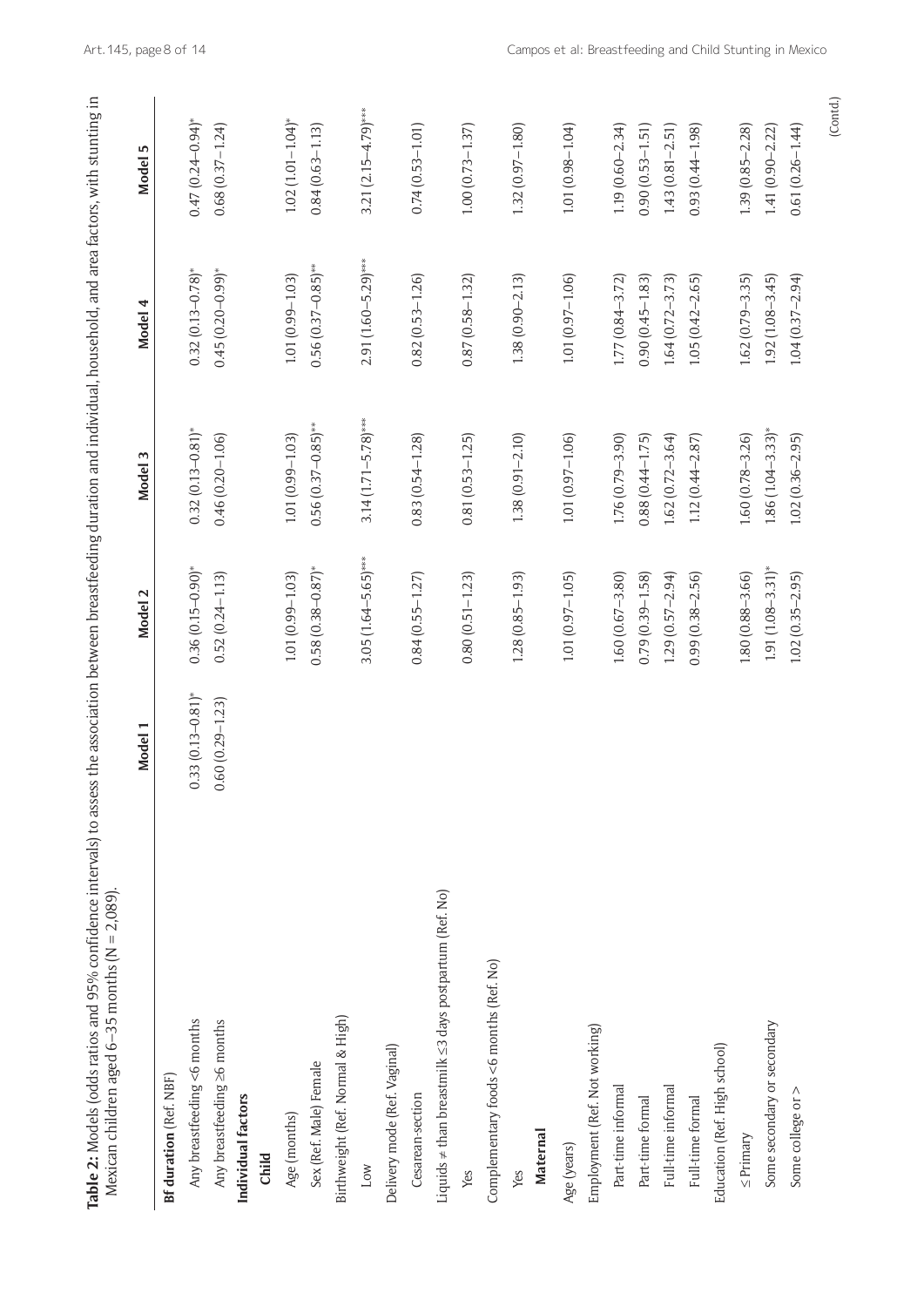|                                    | Model 1 | Model 2                 | Model 3                 | Model 4                 | Model 5                  |
|------------------------------------|---------|-------------------------|-------------------------|-------------------------|--------------------------|
| Partner status (Ref. Yes) No       |         | $0.88(0.53 - 1.46)$     | $0.94(0.57 - 1.54)$     | $0.95(0.58 - 1.56)$     | $0.95(0.60 - 1.52)$      |
| Ethnicity (Ref. Non-indigenous)    |         |                         |                         |                         |                          |
| Indigenous                         |         | $1.30(0.83 - 2.04)$     | $1.28(0.81 - 2.04)$     | $1.26(0.78 - 2.03)$     | $1.49(1.07 - 2.06)^{*}$  |
| Parity (number of live births)     |         | $1.06(0.90 - 1.26)$     | $0.95(0.79 - 1.15)$     | $0.95(0.79 - 1.15)$     | $0.98(0.86 - 1.13)$      |
| BMI (Ref. Normal weight)           |         |                         |                         |                         |                          |
| Underweight                        |         | $0.69(0.20 - 2.31)$     | $0.77(0.21 - 2.79)$     | $0.76(0.20 - 2.84)$     | $0.85(0.36 - 2.03)$      |
| Overweight                         |         | $0.61(0.37-0.99)^{*}$   | $0.64(0.39 - 1.03)$     | $0.64(0.40 - 1.04)$     | $0.68(0.48 - 0.96)^*$    |
| Obesity                            |         | $0.62(0.36 - 1.06)$     | $0.63(0.37 - 1.08)$     | $0.65(0.38 - 1.11)$     | $0.64(0.43 - 0.96)^*$    |
| Height (cm) (Ref. 148.6-157.8)     |         |                         |                         |                         |                          |
| (short stature) $\leq$ 148.5       |         | $3.58(2.21 - 5.80)$ *** | $3.59(2.23 - 5.77)$ *** | $3.46(2.14 - 5.61)$ *** | 3.16 $(2.26 - 4.42)$ *** |
| $\geq 157.9$                       |         | $0.73(0.42 - 1.28)$     | $0.70(0.40 - 1.22)$     | $0.71(0.41 - 1.24)$     | $0.56(0.36 - 0.87)$ *    |
| Diabetes (any type) (Ref. No) Yes  |         | $2.31(0.90 - 5.95)$     | 2.48 (1.00-6.17)        | $2.50(1.05 - 5.92)^{*}$ | $1.34(0.61 - 2.98)$      |
| Current tobacco use (Ref. No) Yes  |         | $1.97(0.96 - 4.04)$     | $2.00(0.97 - 4.13)$     | $1.88(0.94 - 3.77)$     | $1.92(1.13 - 3.26)$ *    |
| <b>Household factors</b>           |         |                         |                         |                         |                          |
| Number of children aged <5 years   |         |                         | $1.60(1.09 - 2.35)^{*}$ | $1.59(1.09 - 2.30)$ *   | $1.47(1.11 - 1.97)$ **   |
| Grandparent(s) cohabiting (Ref.No) |         |                         |                         |                         |                          |
| Yes                                |         |                         | $0.65(0.42 - 1.01)$     | $0.66(0.43 - 1.03)$     | $0.83(0.57 - 1.21)$      |
| Socioeconomic status (Ref. Medium) |         |                         |                         |                         |                          |
| Low                                |         |                         | $1.08(0.64 - 1.79)$     | $1.02(0.61 - 1.70)$     | $1.05(0.73 - 1.50)$      |
| High                               |         |                         | $1.05(0.54 - 2.04)$     | $0.99(0.52 - 1.89)$     | $1.03(0.63 - 1.67)$      |
| Food Security (Ref. Secure)        |         |                         |                         |                         |                          |
| Mild Insecure                      |         |                         | $1.39(0.79 - 2.45)$     | $1.36(0.77 - 2.38)$     | $1.16(0.76 - 1.76)$      |
| Moderate to Severe Insecure        |         |                         | $2.24(1.23 - 4.07)$ **  | $2.16(1.20 - 3.90)^{*}$ | $1.58(1.02 - 2.46)^{*}$  |
| Drainage system (Ref. Sewer)       |         |                         |                         |                         |                          |
| Septic                             |         |                         | $0.94(0.59 - 1.52)$     | $0.93(0.54 - 1.59)$     | $0.93(0.65 - 1.32)$      |
| Other                              |         |                         | $1.14(0.56 - 2.34)$     | $1.15(0.51 - 2.59)$     | $1.06(0.66 - 1.71)$      |

(Contd.)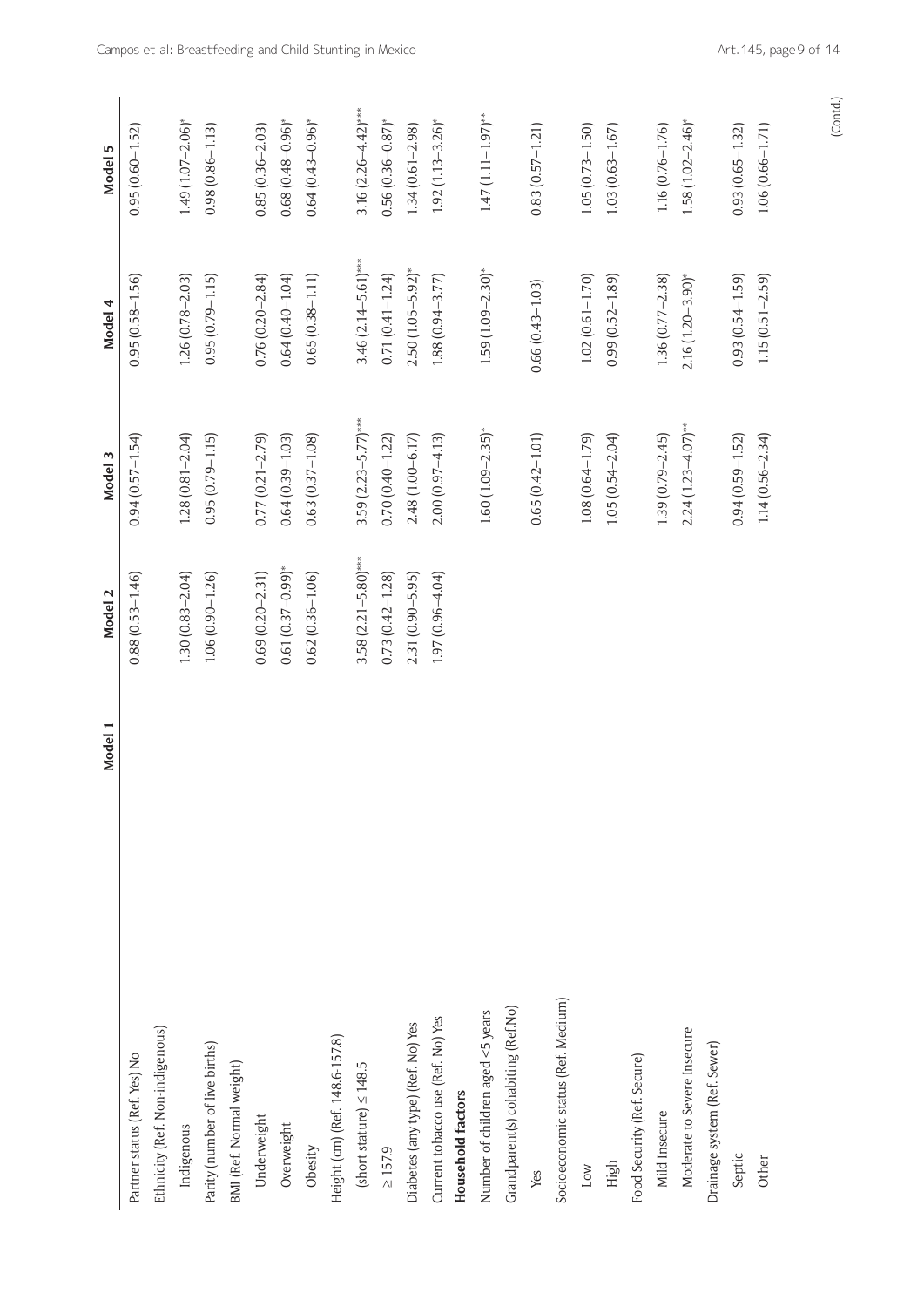|                                                                                                                                                                                                                                                                                                                                                                                                                                                                                                                                                    | Model 1 | Model 2 | Model 3 | Model 4             | Model 5                                |
|----------------------------------------------------------------------------------------------------------------------------------------------------------------------------------------------------------------------------------------------------------------------------------------------------------------------------------------------------------------------------------------------------------------------------------------------------------------------------------------------------------------------------------------------------|---------|---------|---------|---------------------|----------------------------------------|
| Area factors                                                                                                                                                                                                                                                                                                                                                                                                                                                                                                                                       |         |         |         |                     |                                        |
| Region/Area Density (Ref. N/U)                                                                                                                                                                                                                                                                                                                                                                                                                                                                                                                     |         |         |         |                     |                                        |
| North/Rural                                                                                                                                                                                                                                                                                                                                                                                                                                                                                                                                        |         |         |         | $0.66(0.22 - 2.01)$ |                                        |
| Center/Urban                                                                                                                                                                                                                                                                                                                                                                                                                                                                                                                                       |         |         |         | $0.92(0.46 - 1.84)$ | Variance                               |
| Center/Rural                                                                                                                                                                                                                                                                                                                                                                                                                                                                                                                                       |         |         |         | $0.85(0.38 - 1.90)$ | $5.82^{-33}$ (SE 1.34 <sup>-17</sup> ) |
| Metropolitan/Urban                                                                                                                                                                                                                                                                                                                                                                                                                                                                                                                                 |         |         |         | $1.55(0.75 - 3.24)$ | ICC $1.77 - 33$                        |
| South/Urban                                                                                                                                                                                                                                                                                                                                                                                                                                                                                                                                        |         |         |         | $0.88(0.43 - 1.82)$ | $(SE 4.06-18)$                         |
| South/Rural                                                                                                                                                                                                                                                                                                                                                                                                                                                                                                                                        |         |         |         | $1.44(0.70 - 2.94)$ |                                        |
| between breastfeeding and child stunting without adjusting for any of the covariates; models 2 through 4, sequentially, adjusted for individual, household, and area factors. Model 5 examined the<br>Bf: breastfeeding, Ref: reference group, NBF: never breastfed, BMI: body mass index, N/U: north urban area, SE: standard error, ICC: intraclass correlation coefficient. Model 1 examined the association<br>association between breastfeeding and child stunting using a 2-level logistic approach. * p < 0.05, ** p < 0.01, *** p < 0.001. |         |         |         |                     |                                        |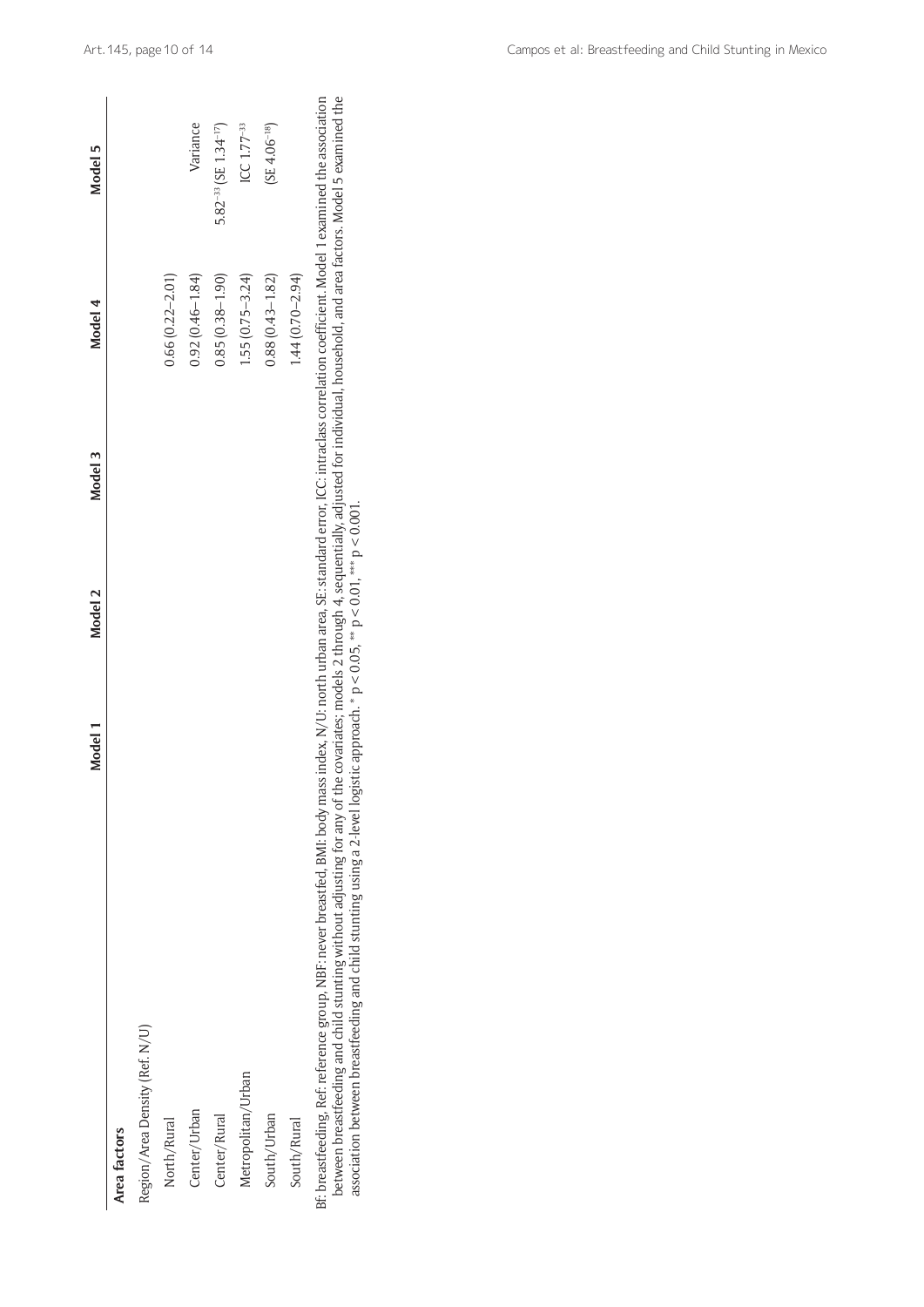factors, such as nutritional interventions, have also been shown to be protective [40]. However, CCT programs or nutritional interventions may not mitigate child stunting if they are isolated from other systems, such as food or WASH systems. In Mexico, for the past decades, the main anti-poverty strategy of the federal government was a CCT program currently referred to as Prospera, which offered cash transfers to the poorest families conditional on regular school attendance and family healthcare visits as well as provision of nutritional supplements for pregnant and lactating women and their children. Overall, this program had helped improve child health and developmental outcomes [41]; however, in 2019, Mexico's elected federal government, installed in December 2018, cancelled the program and prioritized 30 other social welfare programs and projects [42]. According to the available information, none of these prioritized programs directly support the nutritional status of women with children aged <2 years. However, some of these programs support overall wellbeing using diverse strategies, and it will be fundamental to monitor and evaluate the impact of these social policies on child undernutrition, including stunting.

From an analytical perspective, accounting for the 2-level structure in our subsample (Model 5 in **Table 2**), we were able to confirm associations with similar direction and effect size than those in previous models and to identify additional associations that have been previously described by other scholars. However, according to conservative rules, in order to have reliable estimates in 2-level models, the 30–30 or 50–20 criteria should be applied (i.e., ≥30 level-2 groups and ≥20 level-1 observations per group). Other less conservative scholars argue that even when these rules are not met, ignoring the multilevel structure and assuming that the group variance is zero would not be advisable [43]. While our dataset did not support the conservative criteria (i.e., we had 7 level-2 groups and 100 minimum level-1 observations per group, 7–100), we decided to compare a fixed-effects fullyadjusted model (Model 4) with a mixed-effects 2-level model with random intercept at area factors (Model 5). For comparison purposes, we computed some fit statistic tests. The likelihood ratio test versus logistic model yielded a  $p > 0.05$  and the ICC estimate was 5.82<sup>-33</sup>. The first value indicates that there were no statistical differences in the estimates between models 4 and 5. The ICC value provides the variance in the model, which is explained by differences between areas-regions. While there seems to be no objective cut-off values for ICC, which ranges from 0–1, some scholars have recommended that a value ≤0.10 may indicate that a multilevel model would not be adequate, which is our case; nonetheless, most scholars have argued that this should not justify disregarding multilevel models, particularly when nesting is straightforward such as with our subsample [43].

By using ENSANUT 2012 we were able to examine diverse individual, household, and area risk factors that have been described in the WHO conceptual model for stunting. One of the strengths of this dataset is that anthropometric data for children and their mothers were not self-reported but measured by trained personnel using age-pertinent protocols. This allowed us to estimate children's z-scores according to the WHO's multicenter study, which included growth data from breastfed children in HICs and LMICs, as well as estimate reliable measures of maternal short stature and BMI.

The primary limitation of cross-sectional analyses is that we could not rule out reverse causation or assess the temporality of some risk or protective factors preceding child stunting. Another limitation was that breastfeeding data were collected at the time of the interview with children's age ranging from 0–35 months. We could not use breastfeeding as a continuous variable, and we had to exclude children aged <6 months from analysis because they did not meet the exposure criteria of any breastfeeding for ≥6 months. We relied on maternal recall of child feeding practices with some cases still breastfeeding and others reporting retrospective data from weeks up to 2.5 years. Scholars who have studied respondent's recall bias on retrospectively collected breastfeeding data suggest that studies exploring breastfeeding practices be conducted either prospectively or within <1 month following weaning [44]. We acknowledge that respondent recall bias on breastfeeding practices is likely present. We could not discern between children who were fed at the breast or those receiving breastmilk in bottles. In the latter case, improved WASH systems would play an important role in order to prevent plausible breastmilk cross-contamination. In our subset, we could not measure access to improved WASH systems, and while we used a proxy (type of drainage), it did not provide finely detailed information to be able to accurately assess WASH factors. Additionally, there were no available data on other relevant variables that have been identified as key risk factors for stunting. These include prenatal tobacco exposure (we used smoking at the time of the survey as a proxy for prenatal or pregnancy exposure), maternal nutritional status preconception and during pregnancy and lactation, IUGR (we used birthweight as a proxy), short birth spacing, prenatal and pregnancy healthcare quality, macro and micronutrient child deficiencies, among other higher-level factors that support healthy lifestyles [8]. Excluding the aforementioned risk factors may have led to underspecified models.

In conclusion, our results suggest that efforts to prevent and reduce child stunting should include pre- and postnatal components. We recommend that prenatal strategies focus on access to qualified and continued healthcare in order to prevent low birthweight, with an emphasis on communities where maternal short stature is the norm and among indigenous communities. Efforts should also focus postnatally by supporting positive maternal health behaviors, including breastfeeding initiation and continuation and innocuous complementary feeding. According to our literature review and pertinent to Mexico, in order to support these behaviors, at community and higher levels, policies and interventions should aim to enforce the International WHO Code of Marketing of Breastmilk Substitutes and local legislation to restrict hospital use of infant formula; extend paid maternity leave up to 6 months with adequate support systems that facilitate breastfeeding continuation to support women employed in the formal sector; implement a maternity cash transfer to support women employed in the informal sector;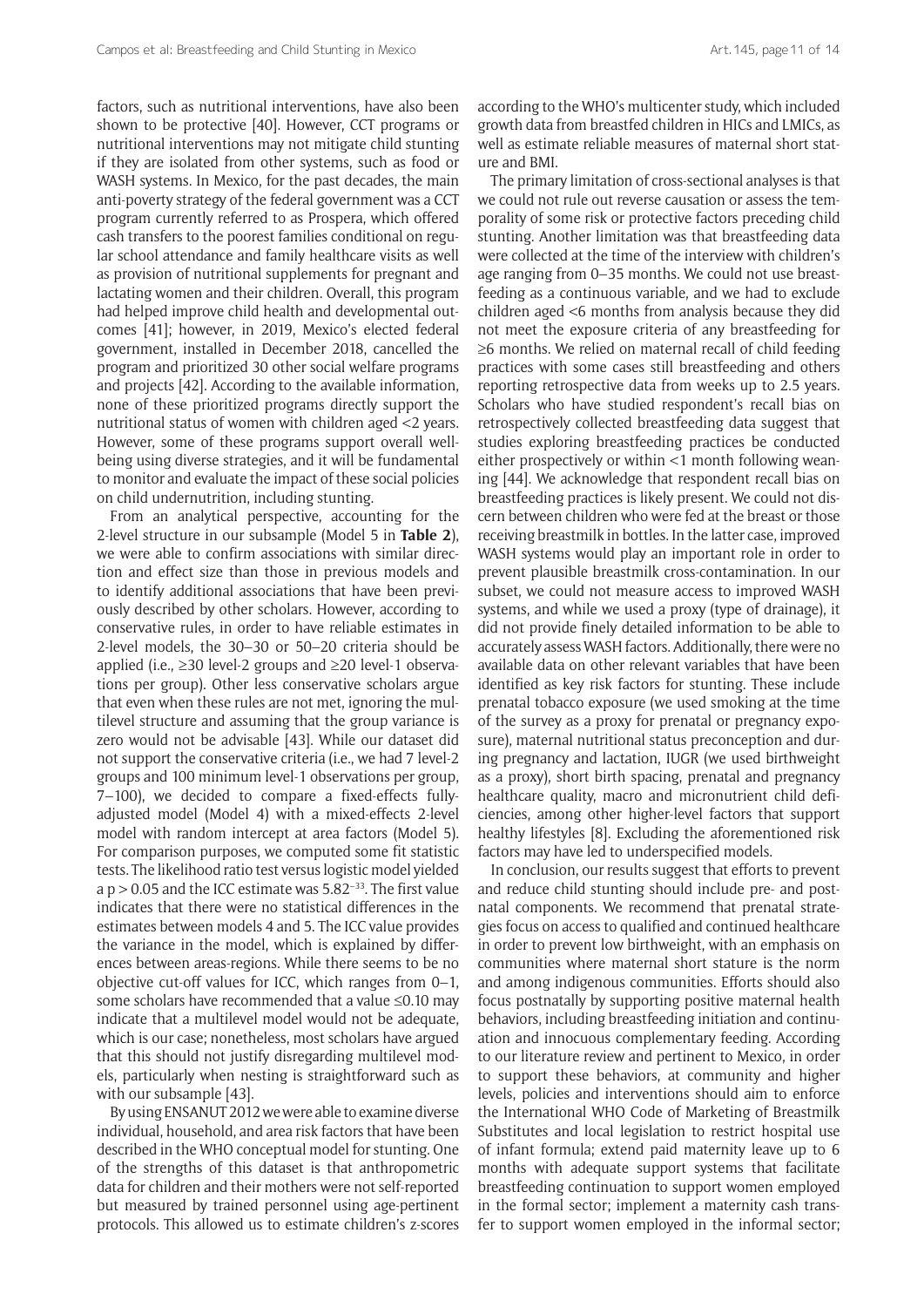improve the training of healthcare providers to increase the quality of services provided for mothers and their children; enable food systems to provide healthy and innocuous foods; and improve or provide safe WASH systems where not yet available [10, 12, 20, 29, 31, 40, 45, 46]. Pre- and post-natal efforts should also focus on households with moderate to severe food insecurity and in families with a higher number of children aged <5 years. While these interventions would benefit all families, efforts to end stunting should target environments with evidence of intergenerational effects of undernutrition (i.e., maternal short stature with offspring low birthweight). The multilevel risk factors identified in this paper describe the context from which child stunting emerges in Mexico, which contributes to the growing evidence across LMICs. By focusing on evidence-based data and developing pertinent interventions and policies, the maternal-child dyad may be able to thrive against stunting.

# **Additional File**

The additional file for this article can be found as follows:

• **Analytic Subsample.** Curated subsample from the ENSANUT 2012. DOI: [https://doi.org/10.5334/](https://doi.org/10.5334/aogh.2836.s1) [aogh.2836.s1](https://doi.org/10.5334/aogh.2836.s1)

# **Acknowledgements**

We would like to acknowledge the contribution of Dr. David T. Takeuchi, Dr. Sonia Hernández-Cordero, and Dr. Ida Caterina García-Appendini in critically reviewing this paper.

# **Competing Interests**

The authors have no competing interests to declare.

# **Author Contribution**

All authors had access to the data and contributed to analyses, data interpretation and critical review of the manuscript. All authors approved the final version of the manuscript.

# **References**

- 1. **Black RE, Victora CG, Walker SP,** et al. Maternal and child undernutrition and overweight in low-income and middle-income countries. *Lancet*. 2013; 382: 427–451. DOI: [https://doi.org/10.1016/](https://doi.org/10.1016/S0140-6736(13)60937-X) [S0140-6736\(13\)60937-X](https://doi.org/10.1016/S0140-6736(13)60937-X)
- 2. **de Onis M, Branca F.** Childhood stunting: A global perspective. *Matern Child Nutr*. 2016; 12: 12–26. DOI: <https://doi.org/10.1111/mcn.12231>
- 3. **Stewart CP, Iannotti L, Dewey KG, Michaelsen KF, Onyango AW.** Contextualising complementary feeding in a broader framework for stunting prevention. *Matern Child Nutr*. 2013; 9: 27–45. DOI: <https://doi.org/10.1111/mcn.12088>
- 4. **UNICEF.** UNICEF Data: Monitoring the Situation of Children and Women. [https://data.unicef.org/](https://data.unicef.org/topic/nutrition/malnutrition/) [topic/nutrition/malnutrition/.](https://data.unicef.org/topic/nutrition/malnutrition/) Accessed May 2019.
- 5. **Casale D, Desmond C.** Recovery from stunting and cognitive outcomes in young children: Evidence from the South African Birth to Twenty Cohort

Study. *Journal of Developmental Origins of Health and Disease*. 2016; 7: 163–171. DOI: [https://doi.](https://doi.org/10.1017/S2040174415007175) [org/10.1017/S2040174415007175](https://doi.org/10.1017/S2040174415007175)

- 6. **Castro-Porras LV, Aedo-Santos A, Wynne-Bannister EG, López-Cervantes M, Rojas-Russell ME.** Stature in adults as an indicator of socioeconomic inequalities in Mexico. *Rev Panam Salud Publica*. 2018; 42: 1–9. DOI: [https://](https://doi.org/10.26633/RPSP.2018.29) [doi.org/10.26633/RPSP.2018.29](https://doi.org/10.26633/RPSP.2018.29)
- 7. **McGovern ME, Krishna A, Aguayo VM, Subramanian S.** A review of the evidence linking child stunting to economic outcomes. *International Journal of Epidemiology*. 2017; 46: 1171–1191. DOI: <https://doi.org/10.1093/ije/dyx017>
- 8. **Danaei G, Andrews KG, Sudfeld CR,** et al. Risk Factors for Childhood Stunting in 137 Developing Countries: A Comparative Risk Assessment Analysis at Global, Regional, and Country Levels. *PLoS Med*. 2016; 13: e1002164. DOI: [https://doi.org/10.1371/](https://doi.org/10.1371/journal.pmed.1002164) [journal.pmed.1002164](https://doi.org/10.1371/journal.pmed.1002164)
- 9. **The World Bank.** New country classifications by income level: 2019–2020. [https://blogs.worldbank.](https://blogs.worldbank.org/opendata/new-country-classifications-income-level-2019-2020) [org/opendata/new-country-classifications-income](https://blogs.worldbank.org/opendata/new-country-classifications-income-level-2019-2020)[level-2019-2020](https://blogs.worldbank.org/opendata/new-country-classifications-income-level-2019-2020). Accessed August 2019.
- 10. **Rivera-Dommarco JÁ, Cuevas-Nasu L, González de Cosío T, Shamah-Levy T, García-Feregrino R.** Stunting in Mexico in the last quarter century: Analysis of four national surveys. *Salud Publica Mex*. 2013; 55: S161.
- 11. **The World Bank.** Prevalence of stunting, height for age (% of children under 5). [https://](https://data.worldbank.org/indicator/SH.STA.STNT.ZS?locations=XO-XM-1W-XP-ZJ2019) [data.worldbank.org/indicator/SH.STA.STNT.](https://data.worldbank.org/indicator/SH.STA.STNT.ZS?locations=XO-XM-1W-XP-ZJ2019) [ZS?locations=XO-XM-1W-XP-ZJ2019](https://data.worldbank.org/indicator/SH.STA.STNT.ZS?locations=XO-XM-1W-XP-ZJ2019).
- 12. **de Onis M, Dewey KG, Borghi E,** et al. The World Health Organization's global target for reducing childhood stunting by 2025: Rationale and proposed actions. *Matern Child Nutr*. 2013; 9: 6–26. DOI:<https://doi.org/10.1111/mcn.12075>
- 13. **Boerma T, Requejo J, Victora CG,** et al. Countdown to 2030: Tracking progress towards universal coverage for reproductive, maternal, newborn, and child health. *Lancet*. 2018; 391: 1538–1548. DOI: [https://doi.org/10.1016/S0140-6736\(18\)30104-1](https://doi.org/10.1016/S0140-6736(18)30104-1)
- 14. **Prendergast AJ, Humphrey JH.** The stunting syndrome in developing countries. *Paediatr Int Child Health*. 2014; 34: 250–265. DOI: [https://doi.org/1](https://doi.org/10.1179/2046905514Y.0000000158) [0.1179/2046905514Y.0000000158](https://doi.org/10.1179/2046905514Y.0000000158)
- 15. **Adair LS, Fall CHD, Osmond C,** et al. Associations of linear growth and relative weight gain during early life with adult health and human capital in countries of low and middle income: Findings from five birth cohort studies. *Lancet*. 2013; 382: 525–534. DOI: [https://doi.org/10.1016/](https://doi.org/10.1016/S0140-6736(13)60103-8) [S0140-6736\(13\)60103-8](https://doi.org/10.1016/S0140-6736(13)60103-8)
- 16. **Stein AD, Wang M, Martorell R,** et al. Growth patterns in early childhood and final attained stature: Data from five birth cohorts from low- and middle-income countries. *Am J Hum Biol*. 2010; 22: 353–359. DOI: [https://doi.org/10.1002/](https://doi.org/10.1002/ajhb.20998) [ajhb.20998](https://doi.org/10.1002/ajhb.20998)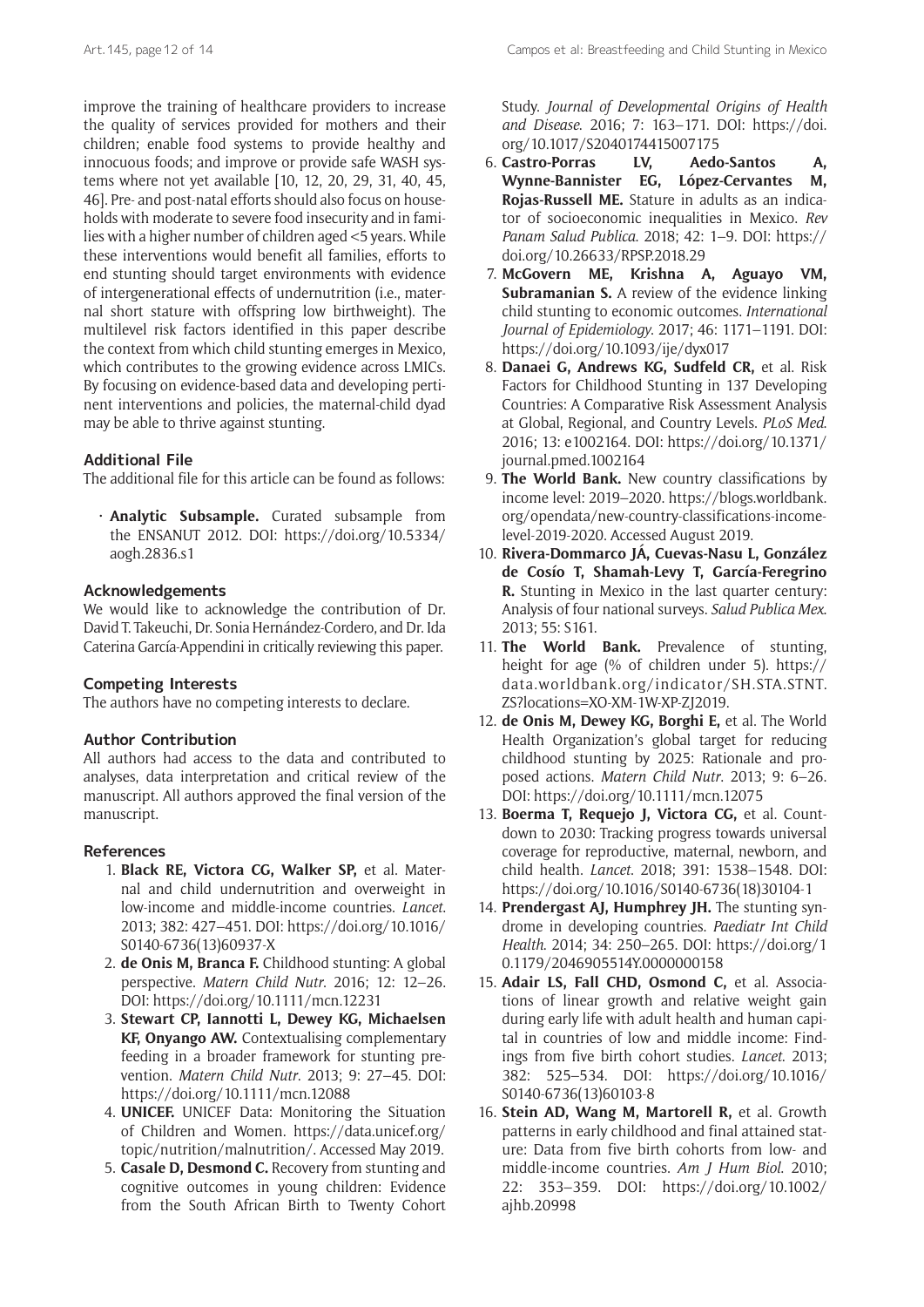- 17. **Martorell R, Zongrone A.** Intergenerational Influences on Child Growth and Undernutrition. *Paediatr Perinat Epidemiol*. 2012; 26: 302–314. DOI: [https://](https://doi.org/10.1111/j.1365-3016.2012.01298.x) [doi.org/10.1111/j.1365-3016.2012.01298.x](https://doi.org/10.1111/j.1365-3016.2012.01298.x)
- 18. **Özaltin E, Hill K, Subramanian SV.** Association of Maternal Stature with Offspring Mortality, Underweight, and Stunting in Low- to Middle-Income Countries. *JAMA*. 2010; 303: 1507–1516. DOI: [https://doi.org/10.1001/jama.2010.450](https://doi.org/10.1001/jama.2010.450 )
- 19. **Solomons NW, Vossenaar M, Chomat AM, Doak CM, Koski KG, Scott ME.** Stunting at birth: Recognition of early-life linear growth failure in the western highlands of Guatemala. *Public Health Nutr*. 2015; 18: 1737–1745. DOI: [https://doi.org/10.1017/](https://doi.org/10.1017/S136898001400264X) [S136898001400264X](https://doi.org/10.1017/S136898001400264X)
- 20. **Chowdhury R, Sinha B, Sankar MJ,** et al. Breastfeeding and maternal health outcomes: A systematic review and meta-analysis. *Acta Paediatr*. 2015; 104: 96–113. DOI: <https://doi.org/10.1111/apa.13102>
- 21. **García Cruz LM, González Azpeitia G, Reyes Súarez D, Santana Rodríguez A, Loro Ferrer JF, Serra Majem L.** Factors associated with stunting among children aged 0 to 59 months from the central region of Mozambique. *Nutrients*. 2017; 9: 1–16. DOI:<https://doi.org/10.3390/nu9050491>
- 22. **Keino S, Plasqui G, Ettyang G, van den Borne B.** Determinants of stunting and overweight among young children and adolescents in sub-Saharan Africa. *Food and Nutrition Bulletin*. 2014; 35: 167–178. DOI: [https://doi.](https://doi.org/10.1177/156482651403500203) [org/10.1177/156482651403500203](https://doi.org/10.1177/156482651403500203)
- 23. **Khan N, Islam M.** Effect of exclusive breastfeeding on selected adverse health and nutritional outcomes: A nationally representative study. *BMC Public Health*. 2017; 17: 1–7. DOI: [https://doi.](https://doi.org/10.1186/s12889-017-4913-4) [org/10.1186/s12889-017-4913-4](https://doi.org/10.1186/s12889-017-4913-4)
- 24. **Gutiérrez JP,** et al. Encuesta Nacional de Salud y Nutrición 2012. Cuernavaca, México: Instituto Nacional de Salud Pública; 2012.
- 25. **Whitford HM, Wallis SK, Dowswell T, West HM, Renfrew MJ.** Breastfeeding education and support for women with twins or higher order multiples. *The Cochrane Database of Systematic Reviews*. 2017; 2: CD012003. DOI: [https://doi.](https://doi.org/10.1002/14651858.CD012003.pub2) [org/10.1002/14651858.CD012003.pub2](https://doi.org/10.1002/14651858.CD012003.pub2)
- 26. **Levy S.** Good Intentions, Bad Outcomes: Social Policy, Informality, and Economic Growth in Mexico. Washington, DC: Brookings Inst. Press; 2008.
- 27. **Titaley CR, Ariawan I, Hapsari D, Muasyaroh A, Dibley MJ.** Determinants of the Stunting of Children Under Two Years Old in Indonesia: A Multilevel Analysis of the 2013 Indonesia Basic Health Survey. *Nutrients*. 2019; 11: 1106. DOI: [https://doi.](https://doi.org/10.3390/nu11051106) [org/10.3390/nu11051106](https://doi.org/10.3390/nu11051106)
- 28. **Pulgaron ER, Marchante AN, Agosto Y, Lebron CN, Delamater AM.** Grandparent involvement and children's health outcomes: The current state of the literature. *Families, Systems & Health: The Journal of Collaborative Family Healthcare*. 2016; 34: 260–269. DOI:<https://doi.org/10.1037/fsh0000212>
- 29. **Cumming O, Cairncross S.** Can water, sanitation and hygiene help eliminate stunting? Current evidence and policy implications. *Matern Child Nutr*. 2016; 12: 91–105. DOI: [https://doi.org/10.1111/](https://doi.org/10.1111/mcn.12258) [mcn.12258](https://doi.org/10.1111/mcn.12258)
- 30. **Kuchenbecker J, Jordan I, Reinbott A,** et al. Exclusive breastfeeding and its effect on growth of Malawian infants: Results from a cross-sectional study. *Paediatr Int Child Health*. 2015; 35: 14–23. DOI: [https://doi.org/10.1179/20469055](https://doi.org/10.1179/2046905514Y.0000000134) [14Y.0000000134](https://doi.org/10.1179/2046905514Y.0000000134)
- 31. **Cacho NT, Lawrence RM.** Innate Immunity and Breast Milk. *Frontiers in Immunology*. 2017; 8: 584. DOI: <https://doi.org/10.3389/fimmu.2017.00584>
- 32. **Slemming W, Kagura J, Saloojee H, Richter LM.** Early life risk exposure and stunting in urban South African 2-year old children. *Journal of developmental origins of health and disease*. 2017; 8: 301–310. DOI: <https://doi.org/10.1017/S2040174417000034>
- 33. **Eriksson JG, Kajantie E, Osmond C, Thornburg K, Barker DJP.** Boys live dangerously in the womb. *American Journal of Human Biology*. 2010; 22: 330–335. DOI:<https://doi.org/10.1002/ajhb.20995>
- 34. **Rachmi CN, Agho KE, Li M, Baur LA.** Stunting, Underweight and Overweight in Children Aged 2.0-4.9 Years in Indonesia: Prevalence Trends and Associated Risk Factors. *PLoS One*. 2016; 11: e0154756. DOI: [https://doi.org/10.1371/journal.](https://doi.org/10.1371/journal.pone.0154756) [pone.0154756](https://doi.org/10.1371/journal.pone.0154756)
- 35. **CONEVAL.** Población Indígena con Carencias en todos sus Derechos Sociales. Mexico City; 2018. [https://www.coneval.org.mx/SalaPrensa/Comuni](https://www.coneval.org.mx/SalaPrensa/Comunicadosprensa/Documents/Comunicado-Dia-Pueblos-Indigenas.pdf)[cadosprensa/Documents/Comunicado-Dia-Pueb](https://www.coneval.org.mx/SalaPrensa/Comunicadosprensa/Documents/Comunicado-Dia-Pueblos-Indigenas.pdf)[los-Indigenas.pdf](https://www.coneval.org.mx/SalaPrensa/Comunicadosprensa/Documents/Comunicado-Dia-Pueblos-Indigenas.pdf).
- 36. **Ávila-Arcos MC, McManus KF, Sandoval K,** et al. Population history and gene divergence in Native Mexicans inferred from 76 human exomes. *Molecular biology and evolution*. 2019. DOI: [https://doi.](https://doi.org/10.1101/534818) [org/10.1101/534818](https://doi.org/10.1101/534818)
- 37. **Moradi S, Mirzababaei A, Mohammadi H,** et al. Food insecurity and the risk of undernutrition complications among children and adolescents: A systematic review and meta-analysis. *Nutrition*. 2019; 62. DOI: <https://doi.org/10.1016/j.nut.2018.11.029>
- 38. **Shamah-Levy T, Mundo-Rosas V, Morales-Ruan C, Cuevas-Nasu L, Méndez-Gómez-Humarán I, Pérez-Escamilla R.** Food insecurity and maternal– child nutritional status in Mexico: Cross-sectional analysis of the National Health and Nutrition Survey 2012. *BMJ Open*. 2017; 7. DOI: [https://doi.](https://doi.org/10.1136/bmjopen-2016-014371) [org/10.1136/bmjopen-2016-014371](https://doi.org/10.1136/bmjopen-2016-014371)
- 39. **Owusu-Addo E, Cross R.** The impact of conditional cash transfers on child health in low- and middleincome countries: A systematic review. *Int J Public Health*. 2014; 59: 609–618. DOI: [https://doi.](https://doi.org/10.1007/s00038-014-0570-x ) [org/10.1007/s00038-014-0570-x](https://doi.org/10.1007/s00038-014-0570-x )
- 40. **Pearson R, Killedar M, Petravic J,** et al. Optima Nutrition: An allocative efficiency tool to reduce childhood stunting by better targeting of nutrition-related interventions. *BMC Public Health*.